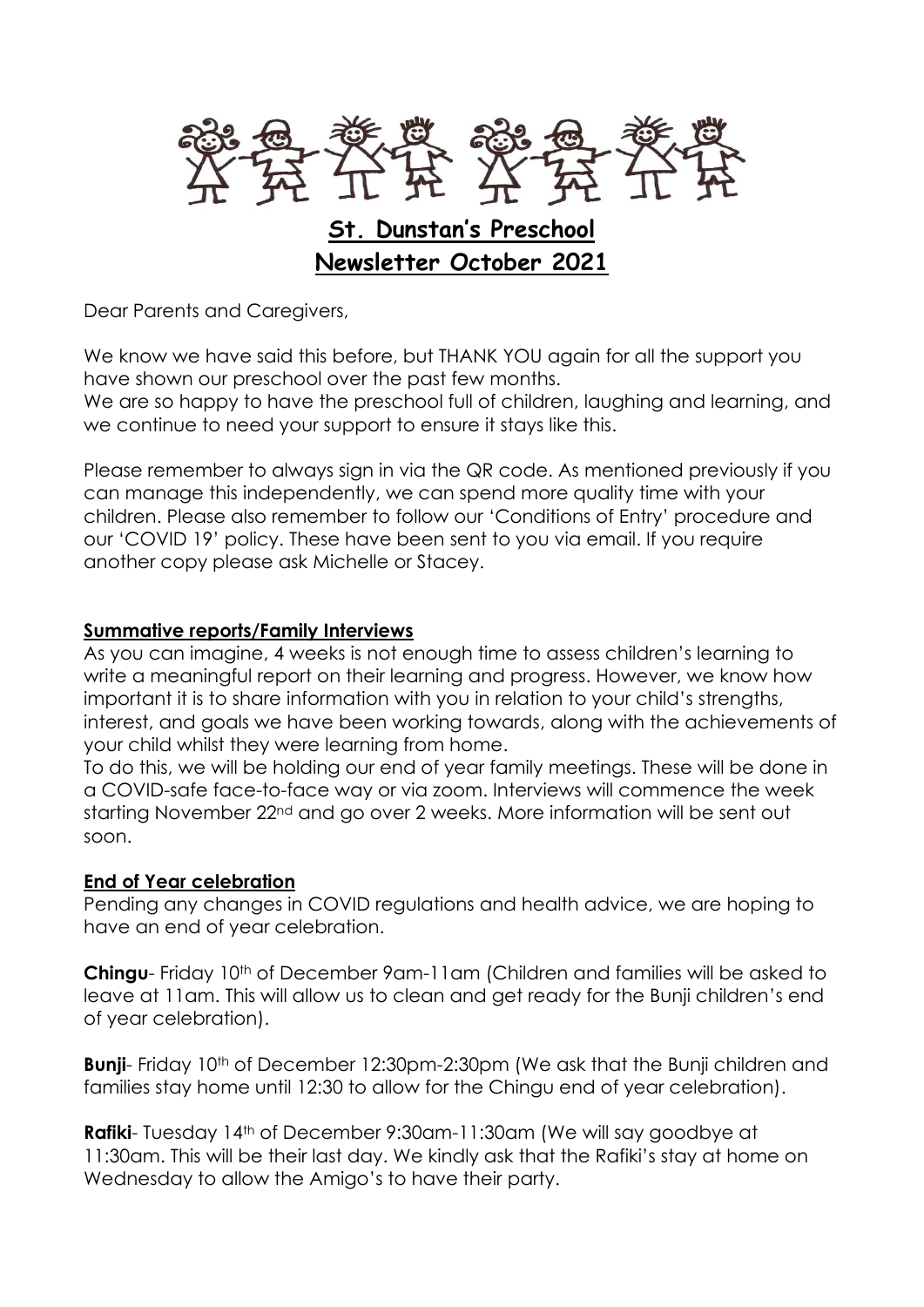**Amigo**- Wednesday 15<sup>th</sup> of December 9:30am-11:30am (We will say goodbye at 11:30am. This will be their last day. We ask that all Amigos stay home on Tuesday to allow for a Rafiki's party.)

This plan might sound confusing but don't worry we managed it last year. More detailed information will be sent out mid-November when we know more guidelines and government regulations.

## **Learning Journey Books**

Just a reminder to bring back your child's learning journey book (eg. their portfolio) so we can continue to add their learning stories and documentation. Unfortunately, if we don't get them back by the end of November you might receive your child's work in a plastic sleeve.

## **How does our garden grow?**

With support from our Woolworths Landcare grant, we have purchased new garden beds, soil and seedlings. Our vision is to provide a learning environment where by the children can be involved in planting the seedings, caring for the growing plants (using our 'worm wee'), eating the veggies/fruit and then putting the scraps back into the worm farm and compost. Stacey has also been bringing in seeds from the vegetables she has been eating at home such as capsicum seeds and the tops of carrots, for the children to observe and record how they change as they grow.

We also regularly check on the blue tongue lizard that likes to sunbake near our front gate as well as native bees and eating mulberries off our tree. Please see our learning board (located at the top of the stairs where you exit) which highlights all learning that has been happening in our natural environment.

#### **We would love you to be involved!!**

We are looking to add more seedlings to our garden. In particular we are wanting to plant a number of natural mosquito repellant plants around our garden. These include lavender, marigolds, rosemary, basil, mint, sage, scented geraniums, floss flower and citronella grass. If you have any of these already growing in your garden that may be able to produce an offcut we can use, please speak to an educator. If you are growing any fruit or vegetables at home, we would also love for you to share photos of your garden, and how you care for your plants.

#### **Transition to School**

Unfortunately transitioning to school might look a little different this year. The department has sent a link with some useful information. We also have a number of resources available on our website you may like to look at.